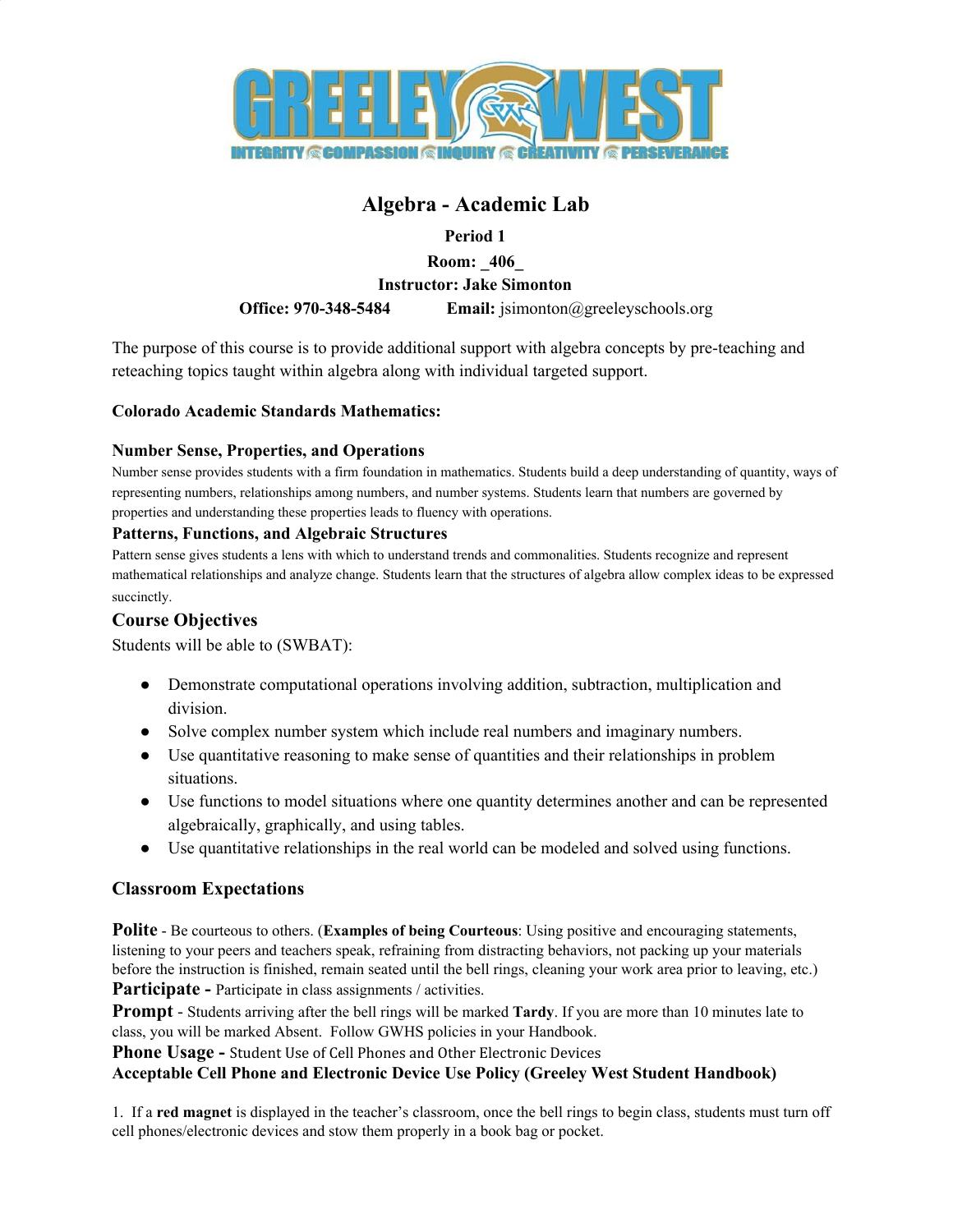2. During class, if the teacher displays a **green magnet**, students will only use cell phones to complete assignments that are related to the instructional lesson or any other approved activity WITH teacher permission and supervision.

5. Students are not to have headphones in at any point during the day unless it is part of the classroom instruction. When a device is in use in the classroom, students will only use them for educational purposes: Students bringing cellular telephones or electronic devices to school do so at their own risk. Greeley School District

6 GWHS will not assume any liability for any lost, stolen or damaged cellular telephone and/or any other electronic devices either in school or in their possession.

If a student is found to have used a cellular telephone or other electronic device without authorization, the phone or device may be confiscated by an administrator.

### **What You Need for Class**

- Chromebook (Used both at home on your virtual (remote) days and at school.) **Have it with your every day of the week : in school and at home.**
- A spiral notebook or composition notebook
- Pencils
- Graphing/scientific calculator (This could be an online calculator such as Desmos, Geogebra, etc.)
- Scissors, colored pencils, and glue sticks are recommended. However, we will be doing a substantial amount of work electronically using various online tools so these materials are less essential.

**Positive Mental Attitude** - Willingness to learn, respectful of the learning environment, accepting of the diversity within our class, etc. . . . . . . . . .

**Food and Drinks:** Students can bring water bottles and drinks (with lids-no cans) to every classroom and will be eating a grab-and-go breakfast and a lunch in classrooms. Students will be permitted to eat in classrooms.

#### **Class Expectations -**

Throughout this course you will regularly discuss as a group. This collaboration will allow you to develop new ways of thinking about mathematics, increase your ability to communicate with others about math, and help you strengthen your understanding by having you explain your thinking to someone else. As you work together,

- All work will be posted on Schoology: <https://elearning.greeleyschools.org/>
- You are expected to share your ideas and contribute to the class's work.
- You are expected to ask your classmates questions and to offer help to your classmates. Ouestions can move your team's thinking forward and help others to understand ideas more clearly.
- Remember that a team that functions well works on the same problem together and discusses the problem while it works.
- Your teacher will stop regularly and verify that everyone on the team agrees with a suggestion or a solution.
- Any at-home or remote work has a due date/time of 10:00 PM of the due date.

**Bathroom/Hall Policy -** Students must ask permission to use a leave class and then sign out and sign in on the **Digital Bathroom Pass** (Google form). This digital pass will automatically record when you leave and return back to class to insure limited students in the hallways..

#### **[Schoology](https://elearning.greeleyschools.org/home#/?_k=wbgny7)**

This is the on-line location where students will access their coursework including assignments, resources, videos, etc. **When you log-in to class you will do so with your video enabled**. You can create a virtual background if you do not wish to have your room onscreen.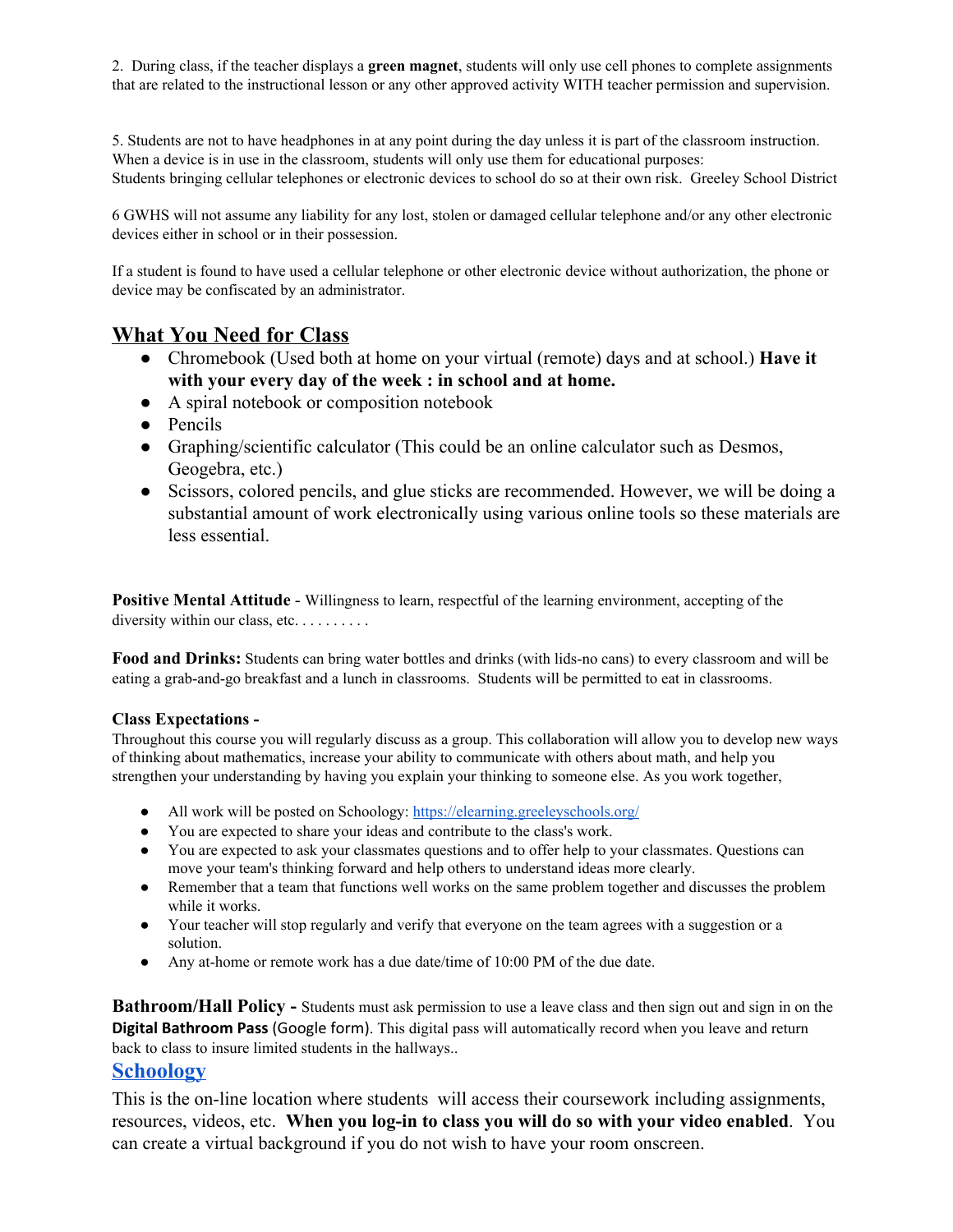## **Where to Find Your Class Each Day of the Week**

If your last name begins with the letters **A-L**, you will be **in** the school building **Mondays and Tuesdays**. The other days of the week you will be joining online from your home by logging into class through the zoom link in schoology. (Link)

If your last name begins with the letters **M-Z** you will be in the school building **Thursdays and Fridays**. The other days of the week you will be joining online from your home by logging into class through the zoom link in [Schoology.](https://elearning.greeleyschools.org/home#/?_k=wbgny7) (Link)

You are required to be in class each day of the week, whether in person or on-line. Exactly how much time you will be logged-in on virtual (on-line) days will vary depending on that day's lesson.

| Monday (Cohort A-L) |                |                   | Tuesday (Cohort A-L) |                |                   |
|---------------------|----------------|-------------------|----------------------|----------------|-------------------|
| Period              | <b>Minutes</b> | <b>Time Frame</b> | Period               | <b>Minutes</b> | <b>Time Frame</b> |
| P <sub>1</sub>      |                | 100 8:00-9:40     | P1                   |                | 100 8:00-9:40     |
| P <sub>2</sub>      |                | 90 9:45-11:15     | P <sub>2</sub>       |                | 90 9:45-11:15     |
| Homeroom            |                | 30+30 11:20-12:20 | Homeroom             |                | 30+30 11:20-12:20 |
| Lunch A             |                | 11:20-11:50       | Lunch A              |                | 11:20-11:50       |
| Lunch B             |                | 11:50-12:20       | Lunch B              |                | 11:50-12:20       |
| P <sub>3</sub>      |                | 90 12:25-1:55     | P <sub>3</sub>       |                | 90 12:25-1:55     |
| <b>P4</b>           |                | 90 2:00-3:30      | P <sub>4</sub>       |                | 90 2:00-3:30      |

### GWHS Bell Schedule: Quarter #1 (Ends October 16th, 2020)

M-Z Students are Remote Learners on Monday & Tuesday

| (All Students)               |                      |                   |  |  |  |
|------------------------------|----------------------|-------------------|--|--|--|
| Period                       | <b>Minutes</b>       | <b>Time Frame</b> |  |  |  |
| <b>Late Start</b>            | <b>Staff Meeting</b> | 7:15-7:30         |  |  |  |
|                              | <b>PLC</b>           | 7:30-9:00         |  |  |  |
| P <sub>1</sub>               | 55                   | $9:00 - 9:55$     |  |  |  |
| P <sub>2</sub>               | 55                   | 10:00-10:55       |  |  |  |
| Lunch                        | 35                   | 10:55-11:30       |  |  |  |
| P3                           | 55                   | 11:30-12:25       |  |  |  |
| P4                           | 55                   | 12:30-1:25        |  |  |  |
| <b>Virtual Club Meetings</b> | 1:30-2:15            |                   |  |  |  |
| <b>Committee Meetings</b>    |                      | $2:15-3:00$       |  |  |  |
| Virtual Office Hours         | $3:00 - 3:45$        |                   |  |  |  |